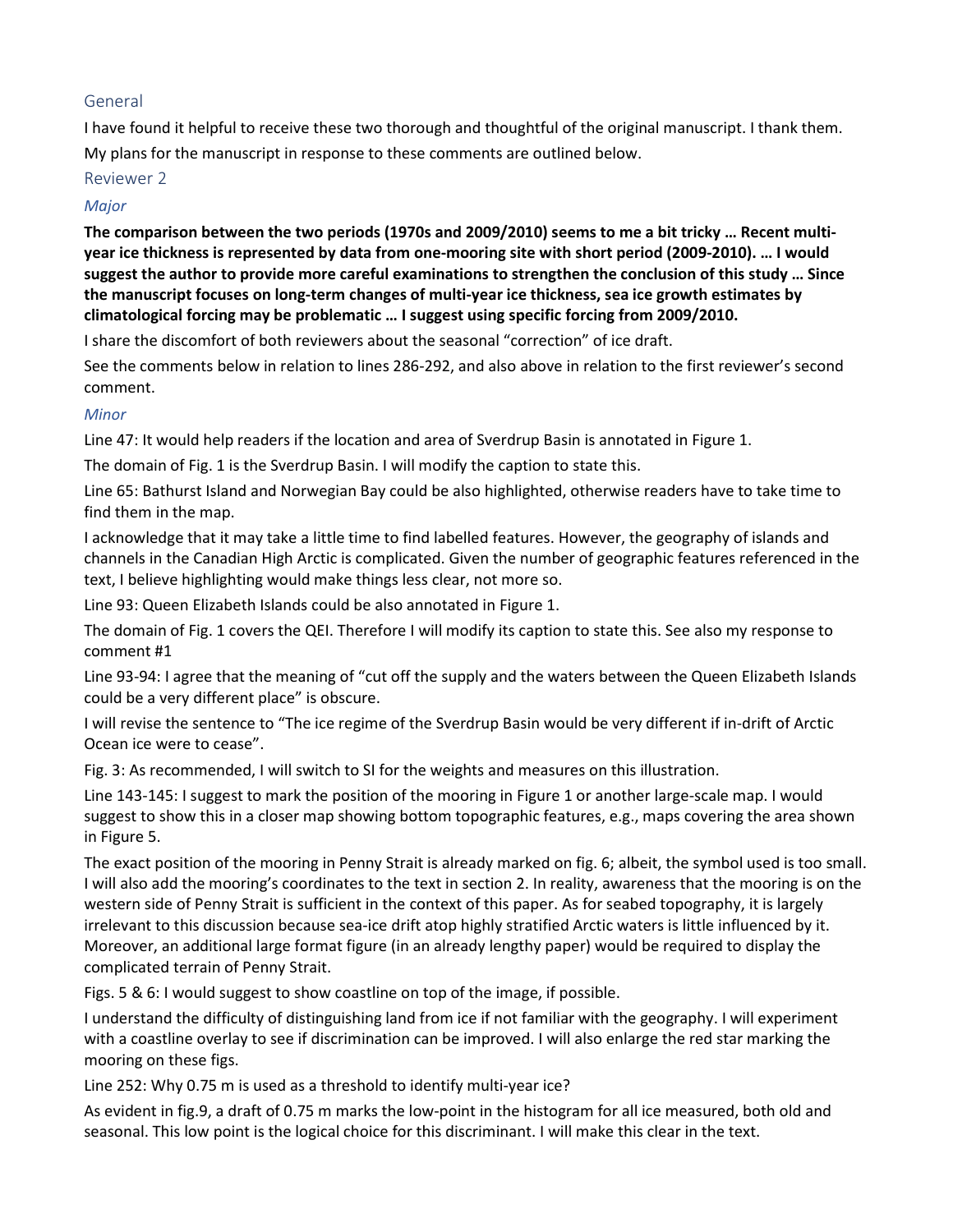Line 257-261: Is it possible to annotate these features in Figure 8, which helps reader to understand the temporal changes of ice type.

Yes. I can readily delineate the various segments using background shading on the plot.

Line 286-292: Why has the author applied climatological data to derive the ice growth rate? I suppose that a calculation using the data from 2009-2010 could provide more accurate estimate that takes into account specific condition during the observation period.

I share the discomfort of both reviewers about the seasonal "correction" of ice draft. Unfortunately, this is a thorny problem that has no ideal solution. Indeed the authors of the landmark paper on the thinning of the Arctic perennial pack (Rothrock Yu & Maykut, GRL 26, 1999) made a similar remark and took an approach similar to my own, using a 40-year climatology spatially averaged across much of the Canada Basin. However in contrast to my correction, they lacked snow-depth data to account for the strong influence of snow on the thermodynamic growth and ablation of sea ice. They state:

This [seasonal] cycle was derived from an ice-ocean model with a 12-category ice thickness distribution [Zhang et al., 1998]. The model was forced with 40 years of winds and temperatures from the NCEP reanalysis, and thickness was averaged over those 40 years, over the SCICEX data release area …, and over the thickness distribution (including open water)

Their adjustment of measurements to a reference date of September 15 considerably changed mean thickness values, by as much as 0.6 m.

Snow depth exerts a dominant control on the thickening of sea ice during winter (see Maykut and Untersteiner, JGR, 1971; Dumas Carmack Melling, Cold Reg Sci Tech, 2005). Unfortunately, it varies appreciably with location and neither of the available long-term sites is close to Penny Strait; Resolute Bay is 230 km to the SSE and Eureka 520 km to the NE. It is my view that an ensemble of values measured over a long period can provide a useful measure of natural variability that is not available using one winter's data from a specific location. It goes without saying that a single winter's snow-depth development on sea ice at Resolute Bay would be of little relevance to that on ice in Penny Strait. I am presuming that the likelihood is greater for the climatology values.

I will undertake new seasonal "correction" calculations that incorporate the range of inter-annual variation in surface air temperature and snow depth, and will devise means to depict this as uncertainty on the figures that show seasonally "corrected data. The figures presently depict only the result of calculations based on long-term mean monthly values.

Line 289: I suggest to mark Resolute Bay and Eureka on Figure 1.

Yes, I can do this. Neither station falls within the border of the map, but both are close to it. These stations were chosen as the closest with the necessary long records of snow depth on sea ice.

Line 296-300: Is the uncertainty here significantly small compared to the difference of thickness from 1970s discussed later?

This comment joins that referenced to lines 286-292 in urging me to include an estimate of uncertainty in the seasonal "corrections". I can answer this question when I have done this.

Line 314-316: How is the numbers shown here sensitive to the assumption (half populated by multi-year ice)? Is the 'half populated by multi-year ice' the ice situation in the comparison period (1970s)?

Certainly there is a sensitivity since the MYI here is appreciably thicker than the 2.3 m attained by first-year ice. However, it is necessary to choose some selection criterion. One is therefore faced with the usual challenge when parsing data, which is a loss of degrees of freedom (and therefore increased uncertainty) as one imposes tighter constraints. It would certainly be possible to explore the domain with thresholds of 40% or 60% old ice. However, I suggest that the 50% threshold already allows a possible low bias from up to 50% seasonal ice that is already making my premise of "little change in multi-year ice thickness" more difficult to demonstrate.

Line 317: "the area north-west of Penny Strait" is ambiguous. I would suggest to show tracks of 1970s survey in a map for clarity.